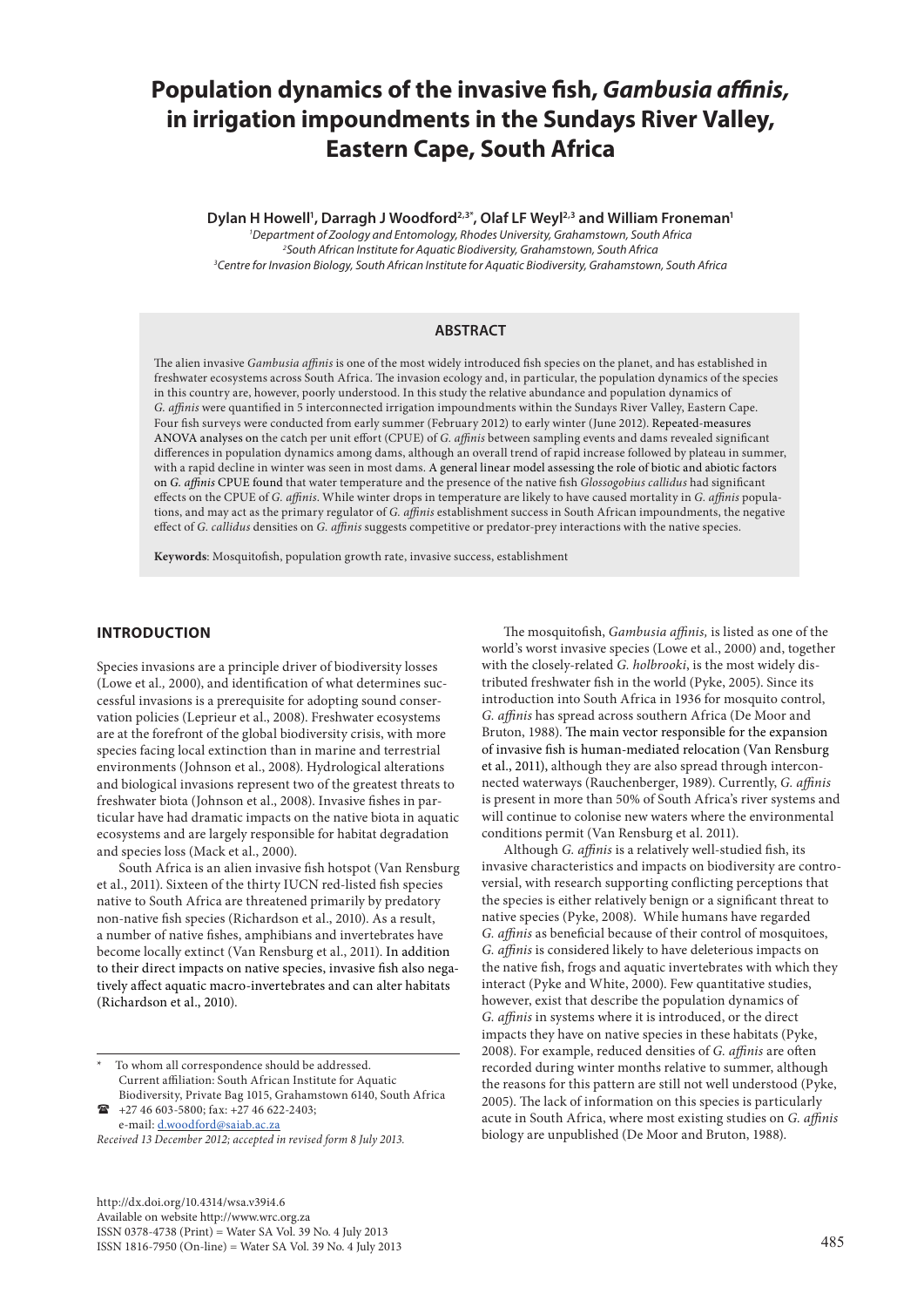

*Figure 1 The Sundays River Valley illustrated with the interconnected irrigation system that supplies the five surveyed dams. Dam codes: AVO = Avoca; DB = Dunbrody; SLS = Sur le Sun; OLI = Olifantsklip; DC = Disco Chicks.*

The aim of this study was to contribute to the knowledge base for this alien species by assessing the population structure and relative abundance of *G. affinis* in an irrigation network in the Sundays River catchment in the Eastern Cape of South Africa. In particular, we sought to characterise the seasonal shifts in population size and growth rates, and to assess the potential role of physical (habitat) and biotic drivers (interactions with other fish species) on these dynamics. We therefore investigated population dynamics of *G. affinis* within the irrigation dams over the course of a single breeding season, beginning in summer and ending in winter.

#### **METHODS**

#### **Study area**

Sampling was conducted in the Sundays River Valley in the Eastern Cape Province of South Africa. This agricultural area produces mainly citrus and utilises an extensive interconnected network of canals as an irrigation source. The canal network originates from the Korhaansdrift weir, east of Kirkwood, and branches out 54 km down the valley. The canals supply approximately 400 dams used as reservoirs to irrigate citrus orchards. Sampling was conducted in 5 dams situated among the citrus farms of the Sundays River Valley (Fig. 1). These dams were selected because pilot surveys had identified established *G. affinis* populations. Two of the dams represented new aquatic habitats, being 1 and 2 years old, whilst the remaining three dams were between 10 and 33 years old, representing old and well established aquatic habitats. The dams, named for the respective farms on which they were built, were Avoca (AVO), Dunbrody (DB), Sur le Sun (SLS), Olifantsklip (OLI) and Disco Chicks (DC).

#### **Fish sampling**

Four monthly sampling trips were conducted in February, March, April and June (2012). February to April represented mid- to late-summer and June represented early winter. *Gambusia affinis* are known to congregate in the shallow littoral zone of still-water bodies (Miura et al., 1979), and are generally associated with submerged aquatic vegetation (Casterlin

and Reynolds, 1977). Thus, within each of the 5 dams, 4 randomly-selected sampling sites along the water's edge were surveyed in order to capture variability in vegetation cover. Each site was resampled in subsequent sampling trips. Sampling was conducted using a scoop net with a mesh size of 2 mm and a hoop diameter of 75 cm. Four sweeps were conducted in each site, with each sweep covering an area of  $4 \text{ m}^2$  with a maximum depth of 75 cm. The net was scooped with a quick and thorough action through the vegetation along the banks of the dam. After each sweep, all fish captured were identified and each species present in the net was counted and recorded. All *G. affinis* were anaesthetised with clove oil and retained for biological analysis. Other species, which included the non-native Mozambique tilapia (*Oreochromis mossambicus*) and native river goby (*Glossogobius callidus*), were returned to the water.

#### **Physico-chemical parameters**

All dams received water from the same source (the irrigation network), thus water quality parameters were expected *a priori* to be similar among the dams. This assumption was tested during pilot surveys conducted in July 2011, where conductivity, pH and dissolved oxygen were assessed at all five dams using a YSI multi-probe sonde (Table 1). One-way ANOVA on physicochemical data revealed only pH to vary significantly among the sampled dams ( $p < 0.05$ ). However, given the relatively narrow total range of recorded pH values (8.6–9.7) in the different impoundments, this variation was deemed not to be biologically meaningful. Later, during each sampling event, a temperature probe was used to record temperatures at 4 randomlyselected sampling sites in each dam. Water temperatures in the dams during the sampling period ranged between 25.6°C in February 2012 and 12.8°C in July 2012 (Table 1). The percentage of aquatic vegetation cover present in each sweep area was estimated and categorised into 4 percentage cover categories (0%, 33.3%, 66.6% and 99.9%) which represented, respectively, no vegetation cover, low vegetation cover, medium vegetation cover and dense vegetation cover. Three dams (AVO, DB, OLI) had relatively high proportions of vegetation, while the remaining two (SLS, DC) had low vegetative cover (Table 1). Available vegetative cover did not change visibly over the sampling period. Total sweeping surface area per dam was calculated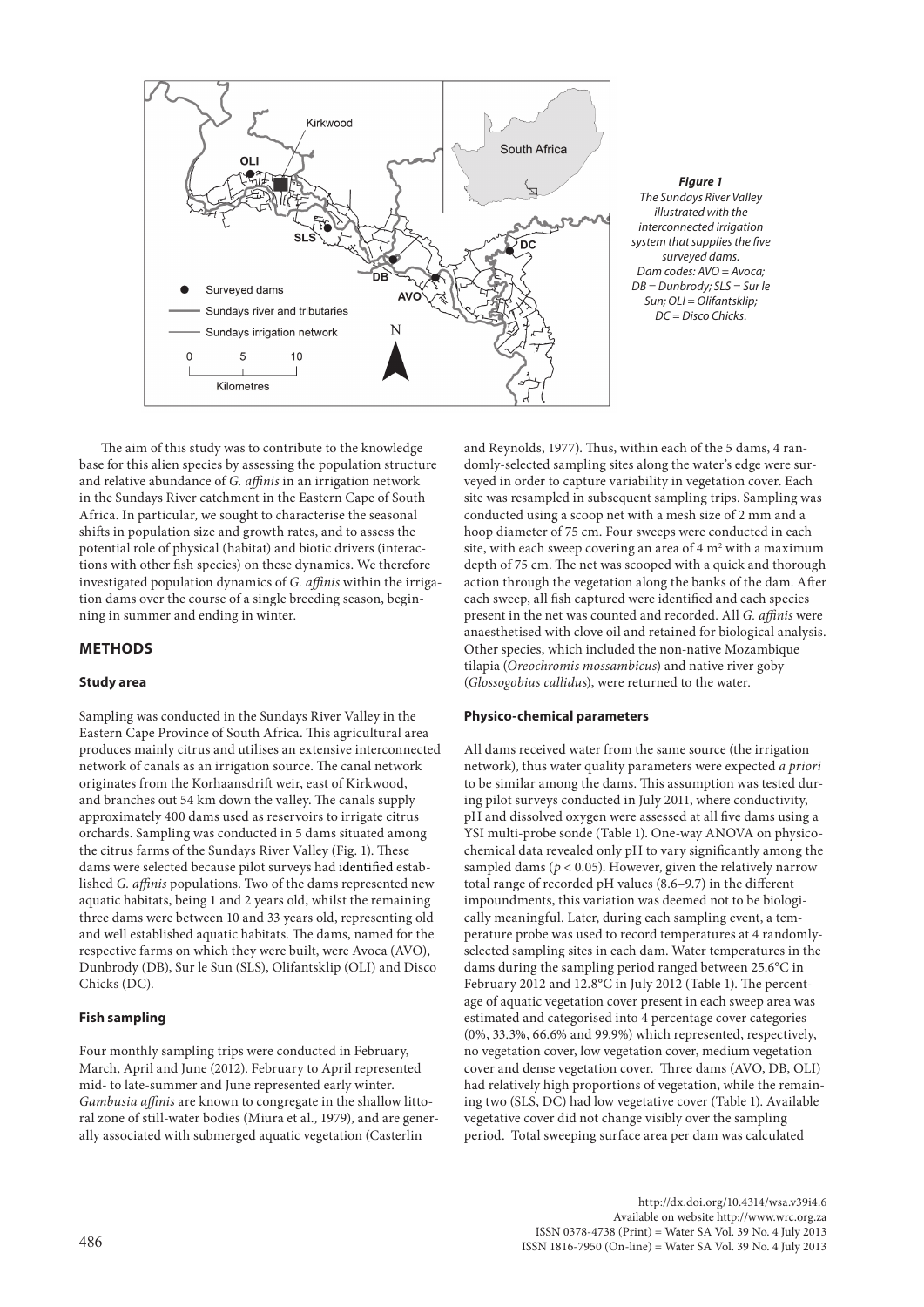**TABLE 1 Summary of physio-chemical charateristics for each dam in the Sundays River Valley. Conductivity, dissolved oxygen and pH were recorded during pilot surveys in June 2011. Temperature and percentage vegetative cover were monitored during the sampling period between February and June 2012. Dam codes: DC = Disco Chicks; OLI = Olifantsklip; SLS = Sur le Sun; AVO = Avoca; DB = Dunbrody.**

| Dam        | Conductivity<br>(min; max)<br>$(mS·m-1)$ | Dissolved O.<br>(min; max)<br>$(mq·l-1)$ | pH<br>(min;max) | <b>Temperature</b><br>$(min;max)$ (°C) | Circumference<br>(m) | Mean %<br>veg cover | Age<br>(years) |
|------------|------------------------------------------|------------------------------------------|-----------------|----------------------------------------|----------------------|---------------------|----------------|
| DC         | 9.4:9.9                                  | 8.9:9.3                                  | 8.9:9.3         | 14.0; 25.6                             | 462                  | 14.4                |                |
| OLI        | 4.5:4.6                                  | 10.6:10.7                                | 9.4:9.7         | 14.2:25.1                              | 278                  | 75.0                |                |
| <b>SLS</b> | 5.3:5.3                                  | 9.6; 10.4                                | 8.6; 9.7        | 14.3; 25.2                             | 415                  | 12.5                | 10             |
| <b>AVO</b> | 9.9:9.9                                  | 9.6; 10.3                                | 9.2:9.3         | 14.0:24.0                              | 260                  | 64.8                | 19             |
| $DB$       | 5.9:5.9                                  | 10.2; 10.5                               | 8.9:9.7         | 12.8; 24.7                             | 395                  | 75.0                | 33             |

using dam circumference and was measured using Google Earth's measurement application and satellite images.

### **Statistical analysis**

Recorded counts of each species captured per sweep were used to investigate the difference in species relative abundance between dams and sampling events over the sampling period. The relative abundance of each of species was measured as Catch per Unit Effort (CPUE), which represents the number of fish caught per scoop.

A repeated-measures ANOVA was used to test the differences in *G. affinis* CPUE between dams and over sequential sampling events, to assess whether or not a 'boom-bust' pattern of rapid population growth and subsequent decline occurred in each of the five sampled populations. CPUE of *G. affinis* were square-root transformed to meet ANOVA assumptions of normality and homoscedasticity. Significant differences in CPUE between individual sampling events were then examined using *post hoc* Tukey tests. The analyses were conducted using the statistical package, Statistica 10.

The average rate of increase of *G. affinis* per scoop per day was used to further compare the relative population growth patterns between dams across the sampling months. The average rate of increase of *G. affinis* per scoop per day (within each dam) was calculated using the difference in CPUE between adjacent sampling events (for each dam) and dividing that figure by the number of days that had occurred between the two sampling events. The average rate of increase of *G. affinis* per scoop per day was determined between all sampling events and individually calculated for each of the five dams. By graphically assessing the relative growth pattern expressed by each dam, the timing of key inflection points in the population dynamics of the five populations was then assessed.

 To assess the relative importance of abiotic and biotic factors in controlling *G. affinis* population size, a general linear model (GLM) was used to test the effects of dam age, temperature, *O. mossambicus* CPUE, *G. callidus* CPUE and proportional density of vegetation on the relative abundance (CPUE) of *G. affinis*. These factors represented biologically important potential drivers of *G. affinis* population dynamics, which variance inflation analysis within the GLM showed to be orthogonal. CPUE of all three fish species were squareroot transformed to meet GLM assumptions of normality and homoscedasticity. Similarly, continuous abiotic factors were natural-log transformed, while proportional vegetation density was arcsin-square-root transformed. All statistical analyses were performed in Statistica 10.

#### http://dx.doi.org/10.4314/wsa.v39i4.6 Available on website http://www.wrc.org.za ISSN 0378-4738 (Print) = Water SA Vol. 39 No. 4 July 2013 ISSN 1816-7950 (On-line) = Water SA Vol. 39 No. 4 July 2013 487

# **RESULTS**

A total of 8 096 fish were captured during the study. Of these, 6 669 were *G. affinis*, 1 242 were *O. mossambicus* and 185 were *G. callidus. Gambusia affinis* were captured in 87% of sweep samples, indicating CPUE estimates were not biased by high numbers of zero catches. The repeated measures ANOVA showed *G. affinis* populations to vary significantly among dams and across sampling events, with a significant interaction between sampling locality and sampling event also evident (Table 2). This result shows that, while *G. affinis* population size rose and fell significantly in all five dams over the season, the magnitude of both population increases and decreases varied from dam to dam (Fig. 2). For example, while the dams AVO (Fig. 2a), SLS (Fig. 2c) and OLI (Fig. 2d) all showed significant population declines in the fourth and final (winter) sampling event, no such trend was evident in the remaining two dams. Dam DB in contrast showed a significant increase in CPUE over the first three sampling events, without a significant crash in winter (Fig. 2b), while DC showed no significant variation in CPUE across the study period (Fig. 2e). Despite these variations in population dynamics, an overall trend of rapid increase, plateau, and then severe decline in density in the final winter sample was evident across all dams when the effect of sampling event alone was plotted (Fig. 2f).

In all dams, *G. affinis* demonstrated a positive population growth rate during the first 36 days of the study (Fig. 3; Table 3) with a mean relative population increase rate of a rapid 0.376 fish∙scoop-1∙day-1. Between Days 0 and 36, the greatest relative population increase occurred in Dam DC, 0.444 fish∙scoop-1∙day-1, and the lowest in Dam SLS (0.283 fish∙scoop-1∙day-1). Thereafter, as the mean water temperature dropped from 24.1°C to 18.0°C between Days 36 and 85, *G. affinis* population growth rates in all dams declined steadily to 0.113 fish∙scoop-1∙day-1. The *G. affinis* population in SLS was the first to demonstrate a negative rate of population growth of −0.128 fish∙scoop-1∙day-1, and also exhibited the greatest

| <b>TABLE 2</b>                                              |         |       |            |  |  |  |
|-------------------------------------------------------------|---------|-------|------------|--|--|--|
| Results of the repeated measures ANOVA assessing the        |         |       |            |  |  |  |
| effects of sampling locality (dam), sampling event, as well |         |       |            |  |  |  |
| as the interaction between these factors on square-root     |         |       |            |  |  |  |
| transformed G. affinis CPUE.                                |         |       |            |  |  |  |
| Effect                                                      | df      | F     |            |  |  |  |
| Dam                                                         | 4,71    | 5.23  | < 0.001    |  |  |  |
| Sample event                                                | 3, 213  | 39.54 | < 0.000001 |  |  |  |
| Dam x sample event                                          | 12, 213 | 4.73  | < 0.00001  |  |  |  |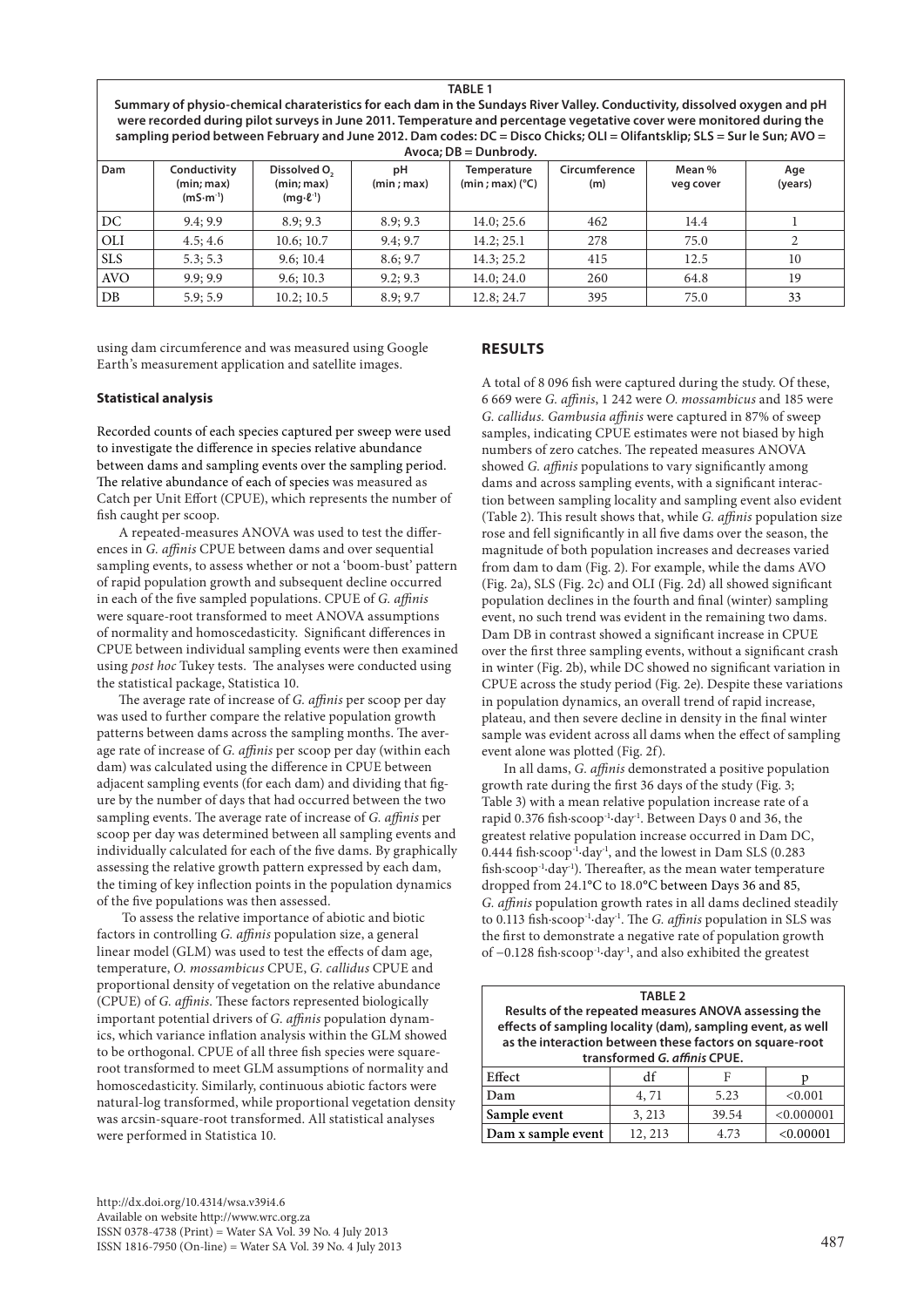



| IABLE 3<br>Mean rate increase of G. affinis per scoop per day recorded<br>during the summer months and winter month. Dam codes:<br>DC = Disco Chicks; OLI = Olifantsklip; SLS = Sur le Sun;<br>$AVO = Avoca$ ; $DB = Dunbrody$ . |                                     |          |       |          |          |  |  |
|----------------------------------------------------------------------------------------------------------------------------------------------------------------------------------------------------------------------------------|-------------------------------------|----------|-------|----------|----------|--|--|
|                                                                                                                                                                                                                                  | Month                               | February | March | April    | June     |  |  |
|                                                                                                                                                                                                                                  | Mean tempe-<br>rature $(^{\circ}C)$ | 24.9     | 24.1  | 18.0     | 13.9     |  |  |
|                                                                                                                                                                                                                                  | Day of sam-<br>pling event          | $\Omega$ | 36    | 85       | 156      |  |  |
|                                                                                                                                                                                                                                  | DС                                  | $\Omega$ | 0.444 | 0.112    | $-0.173$ |  |  |
|                                                                                                                                                                                                                                  | OLI                                 | $\Omega$ | 0.424 | 0.070    | $-0.174$ |  |  |
| Dam                                                                                                                                                                                                                              | <b>SLS</b>                          | $\Omega$ | 0.283 | $-0.128$ | $-0.122$ |  |  |
|                                                                                                                                                                                                                                  | AVO                                 | $\Omega$ | 0.378 | 0.191    | $-0.285$ |  |  |
|                                                                                                                                                                                                                                  | DB                                  | $\Omega$ | 0.351 | 0.321    | $-0.146$ |  |  |
|                                                                                                                                                                                                                                  | Mean                                | 0        | 0.376 | 0.113    | $-0.900$ |  |  |

**TABLE 3**

| <b>TABLE 4</b><br>General linear model effects of dam age (years), temperature (°C),<br>O. mossambicus CPUE, G. callidus CPUE and relative density of<br>vegetation on the CPUE of G. affinis from February 2012 to June 2012.<br>Parameter estimates with 95% confidence intervals are shown for<br>factors with significant ( $p < 0.05$ ) effects. |     |        |       |                       |                               |  |
|-------------------------------------------------------------------------------------------------------------------------------------------------------------------------------------------------------------------------------------------------------------------------------------------------------------------------------------------------------|-----|--------|-------|-----------------------|-------------------------------|--|
| Effect                                                                                                                                                                                                                                                                                                                                                | df  | F      | D     | Parameter<br>estimate | 95% Conf.<br>Interval $(-;+)$ |  |
| Dam age (years)                                                                                                                                                                                                                                                                                                                                       | 1   | 3.852  | 0.051 |                       |                               |  |
| Temperature (°C)                                                                                                                                                                                                                                                                                                                                      | 1   | 11.595 | 0.001 | 2.441                 | (1.03; 3.85)                  |  |
| O. mossambicus CPUE                                                                                                                                                                                                                                                                                                                                   | 1   | 1.078  | 0.300 |                       |                               |  |
| G. callidus CPUE                                                                                                                                                                                                                                                                                                                                      | 1   | 7.301  | 0.007 | $-0.569$              | $(-0.98:-0.15)$               |  |
| Vegetative cover                                                                                                                                                                                                                                                                                                                                      | 1   | 0.516  | 0.473 |                       |                               |  |
| Error                                                                                                                                                                                                                                                                                                                                                 | 298 |        |       |                       |                               |  |

decline in population growth rate, of 0.411 fish∙scoop-1∙day-1. Of the remaining populations, OLI demonstrated the most rapid decline in population growth rate and DB the slowest, between Days 36 and 85 (Fig. 3). Subsequently, after Day 85, when temperatures dropped from 18°C to 13.9°C, populations in all dams expressed negative population growth rates indicating significant declines in population size (Fig. 3, Table 3).

Results from the GLM assessing drivers of *G. affinis* population size revealed that dam age (years), vegetation cover (%) and the CPUE of *O. mossambicus* had no effect on the CPUE of *G. affinis* (Table 4). However, water temperature had a significant positive effect on *G. affinis* CPUE, while the CPUE of *G. callidus* had a significant negative effect (Table 4).

# **DISCUSSION**

Previous international research has shown *Gambusia affinis*

populations to increase over the summer months, and there have been reports that they are able to produce multiple generations within a single breeding season, before declining in numbers during the winter (Pyke, 2005). This study provides new insight into the timing and variation of these population dynamics in colonised freshwater habitats in South Africa, where the biology of this invasive species is poorly known. The population growth pattern exhibited by *G. affinis* in the Sundays River Valley elucidates the previously described boom and bust trend that occurs in conjunction with the summer and winter season (Pyke, 2005). This boom and bust pattern is clearly illustrated both by the seasonal variation in CPUE, as well as the variation detected in population growth rates over time.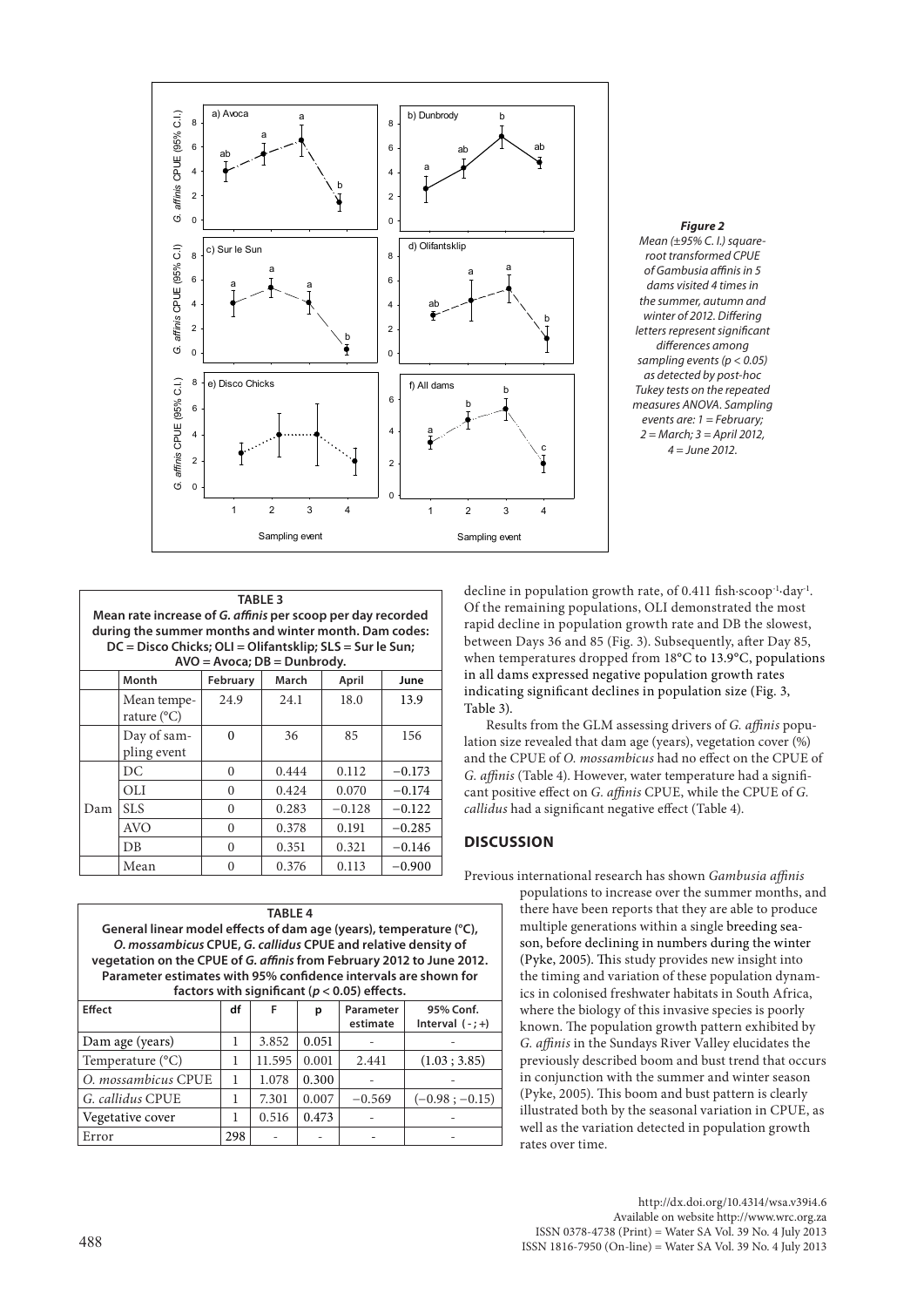

#### *Figure 3*

*Average rate of increase of G. affinis per scoop per day recorded in each dam over the duration of the study, illustrated by interpolated splines based on 4 calculations of population growth rate (at Days 0, 36, 85 and 156; Table 3). Dam codes: AVO = Avoca; DB = Dunbrody; SLS = Sur le Sun; OLI = Olifantsklip; DC = Disco Chicks.*

Sample locality, sampling event and the interaction between sampling events and dams sampled had a significant effect on the relative abundance of *G. affinis* (*p* < 0.05 in all cases). Repeated measures ANOVA revealed an overall significant difference only between Dams DB and DC, where the combined CPUE data in DB was significantly higher than for DC. Despite this significant effect of sampling locality, there was no clear evidence that the actual location of the dams affected *G. affinis* populations in a meaningful way. The five populations were thus considered comparable for the purposes of this study.

The assessment of *G. affinis* CPUE across sampling events for all dams revealed significant overall differences between early summer (February), late summer (March and April) and winter (June), corresponding to a boom, plateau and subsequent bust across the majority of *G. affinis* populations. These trends represent a rapid increase in the relative population growth rate of *G. affinis* observed between the summer months of February and March, and take place when breeding and birth rates were likely to be at their height (Pyke, 2005). Thereafter, as the water temperature declined between March and April, the fish appear to have stopped breeding and population growth rates in all of the dams gradually began to decline in congruency with the dropping temperature.

The GLM assessing potential biotic and abiotic drivers of *G. affinis* CPUE showed water temperature to have a significant effect on *G. affinis* during the course of the summer and winter. This phenomenon reflects the normal life history pattern that *G. affinis* has adapted to, whereby breeding and the production of clutches of juveniles peak in the warm summer months (Pyke, 2005). The strong link between temperature and population dynamics suggest it is the primary controlling factor, which may supersede the influence of other abiotic and biotic factors on the species, particularly during winter.

One such factor thought *a priori* to be an important driver of local abundance of *G. affinis* was the percentage of submerged vegetative cover, given the species' well known association with such habitat features (Casterlin and Reynolds, 1977). However, in this study vegetative cover had no significant effect on *G. affinis* CPUE, which suggests that the invasive success of *G. affinis* in South African impoundments may be independent of the presence of aquatic foliage or similar habitat.

Interestingly, the dams containing the largest and smallest *G. affinis* populations across all sampling events (DB and DC, respectively) also differed significantly in vegetative cover (with DB containing denser marginal vegetation). This association was however not consistently observed among the other dams, and is thus difficult to interpret.

*Gambusia affinis* densities were not influenced by the relative abundance of *O. mossambicus,* although the two species shared the same microhabitats along the edge of the dams. A likely explanation for the lack of interspecific interactions may be in the different feeding habits of *G. affinis* and *O. mossambicus*. *Gambusia affinis* is a pelagic and surface predatory fish (Pyke, 2005), while *O. mossambicus* swim throughout the entire water column and are more generalist, feeding on diatoms, algae and detritus as well as animal prey (Russell et al., 2012). They can therefore avoid competing for food resource by shifting their diet (Bowen and Allanson, 1982).

The GLM did, however, reveal that populations of *G. affinis* were negatively affected by the relative abundance of *G. callidus* populations within the sampled littoral habitats of the dams. Since *G. callidus* also feeds opportunistically on small invertebrates or any abundant prey (Skelton, 2001), there is likely to be interspecific competition between the two species. *Glossogobius callidus* may also represent a predatory threat to small *G. affinis*, which may precipitate avoidance behaviour in the latter species. Although not measurable using littoral zone surveys alone, spatial and seasonal variation in populations of *G. callidus* across the dams may have played a role in the variation in population size and growth rates observed between the five *G. affinis* populations. The potential ability of a native predator like *G. callidus* to regulate the local abundance of an invasive species like *G. affinis* is noteworthy, and merits further investigation.

In conclusion, the invasive success of *G. affinis* appears to be dependent on seasonal water temperature patterns and their interaction with the other predatory fish. Given that their optimal temperature preference is between 31 and 35°C (Pyke, 2005), it would seem that the impoundments of the Eastern Cape are towards the lower limit of their geographic range, a fact borne out by their severe winter mortality. Nonetheless, given the rapidity with which they establish viable populations within even these cold environments (in this case a dam only 1 year old), one cannot doubt the invasive nature of this species within South Africa.

# **ACKNOWLEDGMENTS**

This study was jointly funded by a Water Research Commission research grant (WRC Project No. K5/2039) and a National Research Foundation post-doctoral fellowship (to DJW). DJW and OLFW also acknowledge support from the DST-NRF Centre of Excellence for Invasion Biology. We thank K Docherty and M Hazell for assistance in the field. We thank Dr H Du Plessis and the water management staff of the Lower Sundays River Water Users Association for their support of the project, and for providing GIS databases on the irrigation scheme. We thank the many landowners of the Sundays River valley for land access, and SAIAB staff E Wolhuter and F Lamont for logistical support. Fieldwork was performed in accordance with SAIAB Animal Ethics guidelines. Permits to sample freshwater fishes in the Sundays River system were issued by the Eastern Cape Department of Economic Development and Environmental Affairs (DEDEA) and South African National Parks.